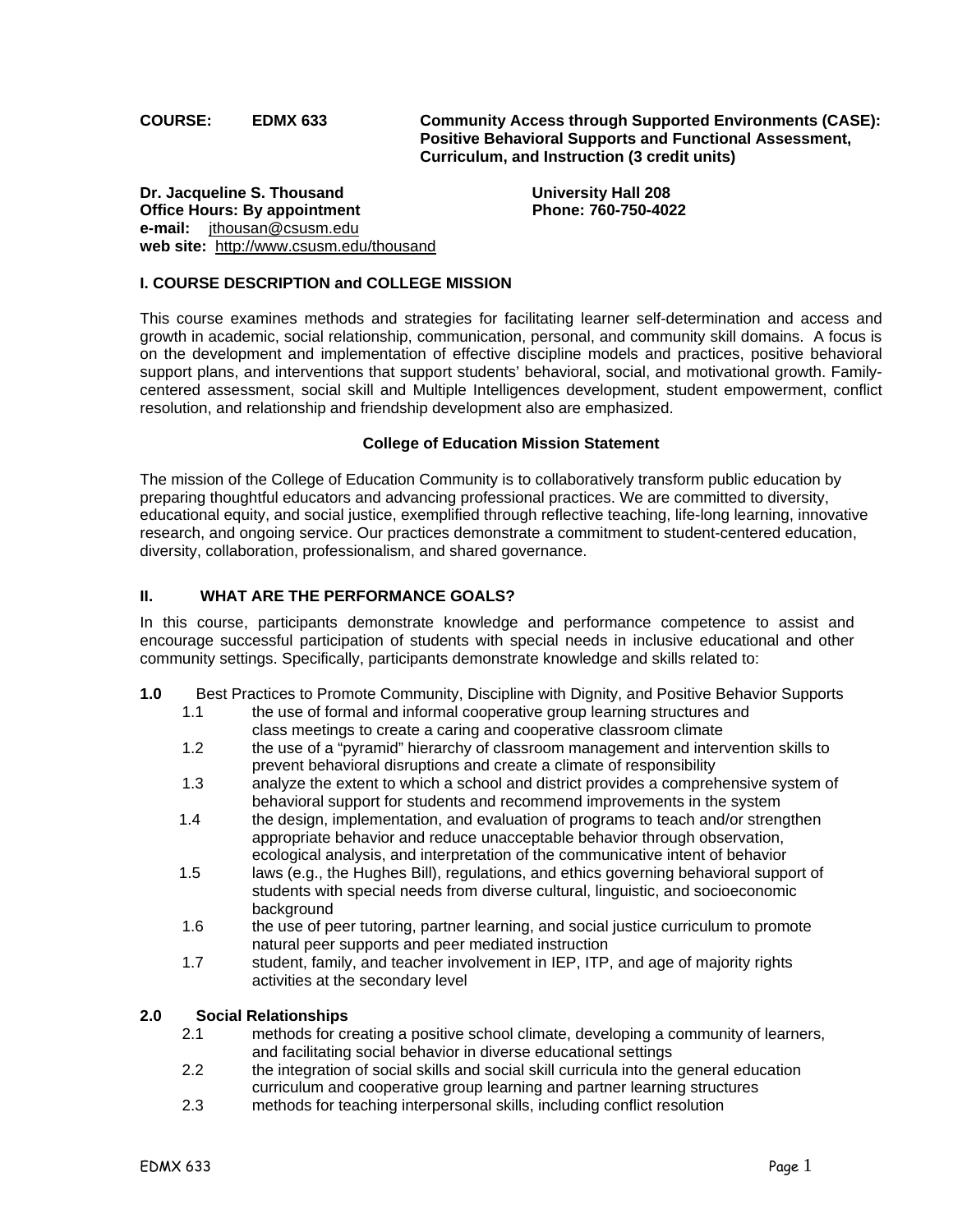- 2.4 the use of Circles of Friends and other friendship-building methods to expand social networks
- 2.5 the use of assessment methods such as MAPS to identify IEP goals and objectives that address valued life outcomes, including social relationships
- 2.6 the preparation of students to be self advocates, using principles of self determination
- 2.8 assisting students and their families and friends in the development of students' positive self-image and interpersonal relationships

#### **3.0 Effective Communication and Self Determination**

- 3.1 student empowerment and the development of communication to promote choice making, independence, and self-advocacy
- 3.2 accurate interpretation of the communicative intent of student behavior<br>3.3 self-determination as a concept and practice in schooling
- self-determination as a concept and practice in schooling
- 3.4 the identification of communication supports for students with communication challenges

### **4.0 Inclusion in General Education Curriculum and Community**

- 4.1 the use of creative problem solving to formulate supports for students who present behavioral challenges or who have disabilities so they can meaningfully participate in shared activities in general education and community environments
- 4.2 the use of ecological analysis, functional analysis of behavior, and principles of positive behavioral supports to facilitate participation in inclusive settings
- 4.3 the use of MAPs and a Multiple Intelligences approach to assessment and programming in developing instruction and Individualized Transition Plans for postsecondary employment, living, and continuing education opportunities

### **Education Specialist Level I Standards**

Course objectives, assignments, and assessments have been aligned with the CTC standards for the Mild/Moderate and Moderate/Severe Education Specialist Preliminary credentials. You will be held accountable for demonstrating competence with regard to the following three standard through postings on TaskStream of the assignments indicated.

#### **Standard 15 - Managing Learning Environments (TaskStream - Discipline Pyramid)**

Each candidate demonstrates knowledge and skills in managing learning environments for diverse learners that are safe and effective and that facilitate positive self-esteem and self-advocacy. The candidate demonstrates knowledge of behavior management strategies, varying communication styles that impact learning, and laws and regulations for promoting behavior that is positive and self-regulatory.

#### **Standard 22 - Assessment and Evaluation of Students (TaskStream - MAPs)**

Each candidate demonstrates knowledge and skills related to using and communicating the results of a variety of individualized assessment and evaluation approaches appropriate for students with mild/moderate/severe disabilities. Each candidate is able to make appropriate educational decisions on the basis of a variety of non-biased standardized and non-standardized techniques, instruments and processes that are functional, curriculum-referenced, performance-based, and appropriate to the diverse needs of individual students. Candidates utilize these approaches to assess the developmental, academic, behavioral, social, communication, vocational and community life skill needs of students, and the outcomes of instruction.

# **Standard 24 - Positive Behavior Support (TaskStream - Behavior Support Plan**)

Each candidate demonstrates competence in establishing and maintaining an educational environment that is free from coercion and punishment and where interventions are positive, proactive, and respectful of students. Each candidate demonstrates the ability to design and implement positive behavioral support plans and interventions based on functional analysis assessments.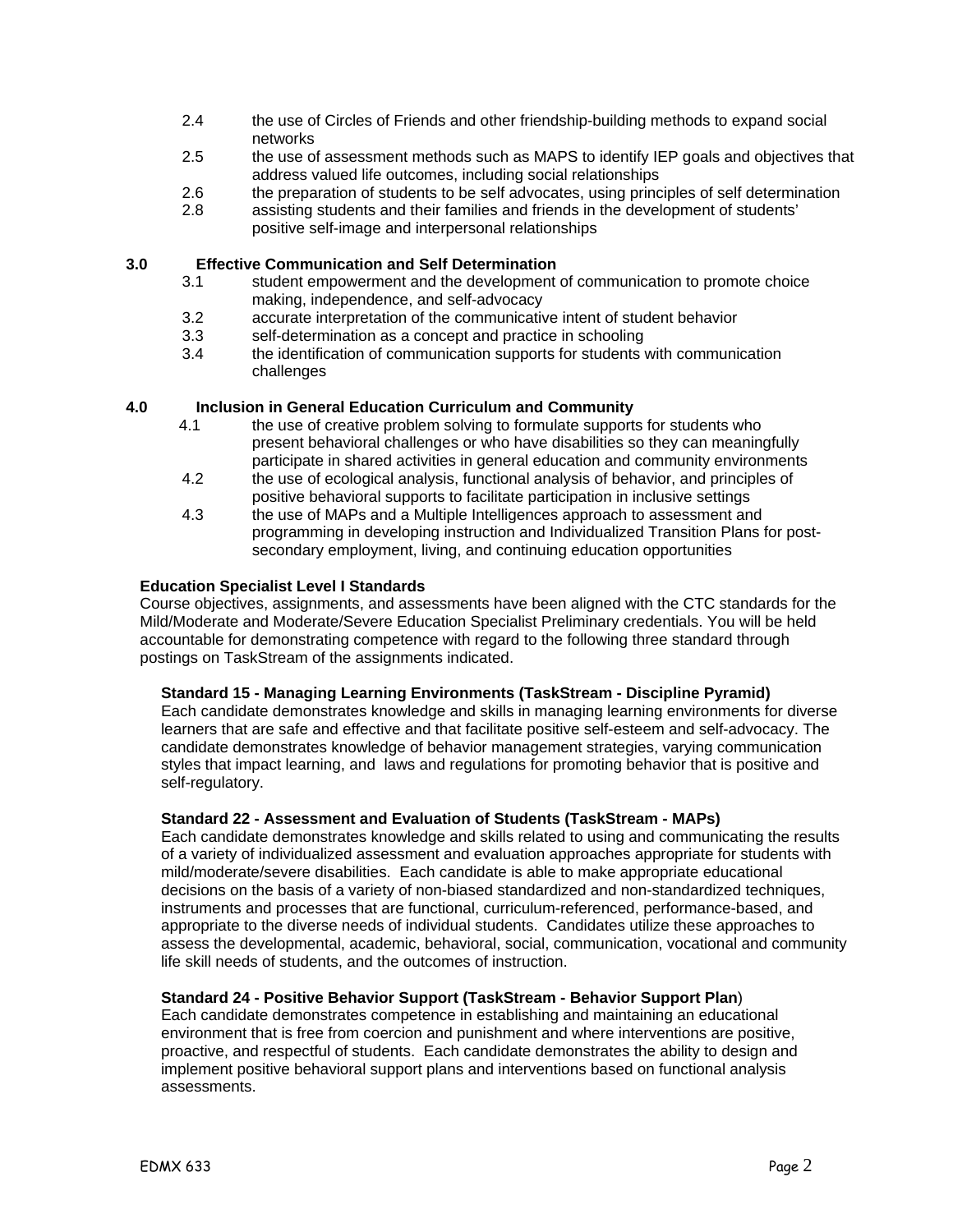### **Multiple Subject Teacher Performance Expectations (TPEs)**

Course objectives, assignments, and assessments also address the following TPEs. Topics studied and assignments completed in this course may be used to evidence competence with regard to these TPEs

### **TPE 2** - **Monitoring Student Learning During Instruction**

Using instructional strategies and techniques to support students' learning

# **TPE 3 -Interpretation and Use of Assessments**

- o *Understanding a range of assessments*
- o Using and interpreting a range of assessments

#### **TPE 4 - Making Content Accessible**

o *Selecting and using various instructional strategies, activities, and resources to facilitate student learning*

# **TPE 5 - Student Engagement**

- o *Understanding of academic learning goals*
- o *Ensuring active and equitable participation*
- o *Monitoring student progress and extending student thinking*

#### **TPE 6 - Developmentally Appropriate Teaching Practices**

- **a.- c. Developmentally Appropriate Practices in Grades K-12**
- o *Understanding important characteristics of the learners*
- o *Designing instructional activities*
- o *Providing developmentally appropriate educational experiences*
- **d. Special Education**
- o *Collaborating with others to plan, teach and assess students with special characteristics*

#### **TPE 8 - Learning about Students**

- o *Using methods to learn about students*
- o *Connecting student information to learning*

#### **TPE 9 - Instructional Planning**

- o *Connecting academic content to the students backgrounds, needs, and abilities*
- o *Selecting strategies/activities/materials/resources*

#### **TPE 11** - **Social Environment**

- o *Understanding the importance of the social environment*
- o *Establishing a positive environment for learning*
- o *Maintaining a positive environment for learning*

# **TPE 12 - Professional, Legal, and Ethical Obligations**

- o *Taking responsibility for student academic learning outcomes*
- o *Knowing and applying professional and ethical obligations*
- o *Knowing and applying legal obligations*

# **INFUSED COMPETENCIES**

#### **Authorization to Teach English Learners**

This credential program has been specifically designed to prepare teachers for the diversity of languages often encountered in California public school classrooms. The authorization to teach English learners is met through the infusion of content and experiences within the credential program, as well as additional coursework. Students successfully completing this program receive a credential with authorization to teach English learners. See "Authorization to Teach English Learners Competencies."*(Approved by CCTC in SB 2042 Program Standards, August2002)* 

#### **Special Education**

Consistent with the intent to offer a seamless teaching credential in the College of Education, this course will demonstrate the collaborative infusion of special education competencies that reflect inclusive educational practices.

#### **Technology**

This course infuses technology competencies to prepare our candidates to use technologies, emphasizing their use in both teaching practice and student learning. Candidates are expected to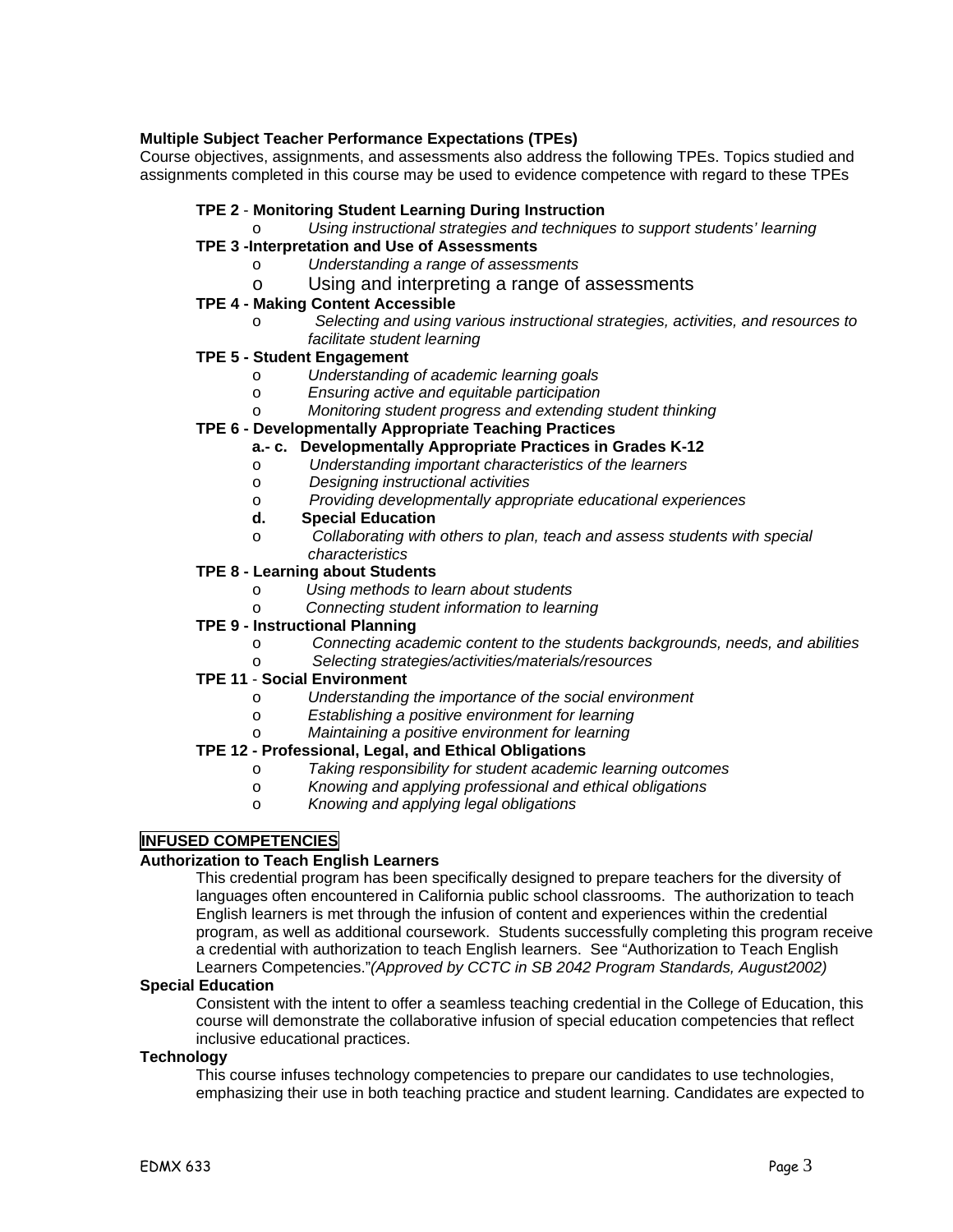use technology as part of their professional practice, as well as to research the topics discussed in this course.

### **III. PROFESSIONAL AND ADMINISTRATIVE REQUIREMENTS**

- 1. "Person-first" language (e.g., "Student with Down Syndrome" rather than "Down Syndrome student;" "Johnny who happens to have Down Syndrome" rather than "My Down Syndrome student") must be used throughout all written and oral assignments and discussions.
- 2. Examine WebCT at least twice weekly for messages and newly-posted materials or resources. Download and print off materials needed for each class prior to class and bring all required resources to class.
- 3. Word process all written documents. Keep an electronic copy of all of your work. You will want these for your records and for potential future use as professional portfolio entries.
- 4. Complete and hand in all assignments on the due dates for full credit. If you have extraordinary circumstances that impact completion of your assignments, please inform the instructor(s). If you have questions or concerns, please contact the instructor(s) immediately.
- 5. Participate actively in class discussions and group activities and demonstrate positive interpersonal skills with classmates, the instructors, and guests.
- 6. Select a class "buddy" to ensure you receive handouts and information if you miss class. Buddy: Telephone: e-mail: Fax: Fax:
- 7. Task Stream Electronic Portfolio. Students must register by the second class for TaskStream access for a minimum of one year. Fees are paid online at www.TaskStream.com. Students will post selected assignments and make reflective comments to evidence their competence with regard to the Level I standards identified in this syllabus. For TaskStream directions, go to: <http://lynx.csusm.edu/coe/eportfolio/Task.Stream.Directions.htm> For directions on writing TaskStream Narratives, go to:< http://lynx.csusm.edu/coe/eportfolio/Narrative.Directions.htm>

#### **College of Education Attendance Policy**

Due to the dynamic and interactive nature of courses in the COE, all students are expected to attend all classes and participate actively. Students must attend more than 80% of class time to receive a passing grade for the course at the discretion of the instructor. Should there have extenuating circumstances, talk with the instructor immediately.

#### **Grading Scale**

| <b>Grading Scale (in percentages):</b> |           |           |                 |           |           |  |
|----------------------------------------|-----------|-----------|-----------------|-----------|-----------|--|
| A: 94-100                              | A-: 92-93 | B+: 89-91 | <b>B:</b> 86-88 | B-: 84-86 | C+: 81-83 |  |

#### **NOTE: The minimum acceptable grade for a course in the professional education credential sequence is C+. A B average must be maintained for continuation in the program.**

#### **IV. CLASS SCHEDULE WITH READINGS AND ASSIGNMENTS DUE BY CLASS DATE**

On the following two pages, please find the schedule for the topics for each of the classes of this course. Note that to the right of each class date and topic is a listing of the readings and assignments due for that class.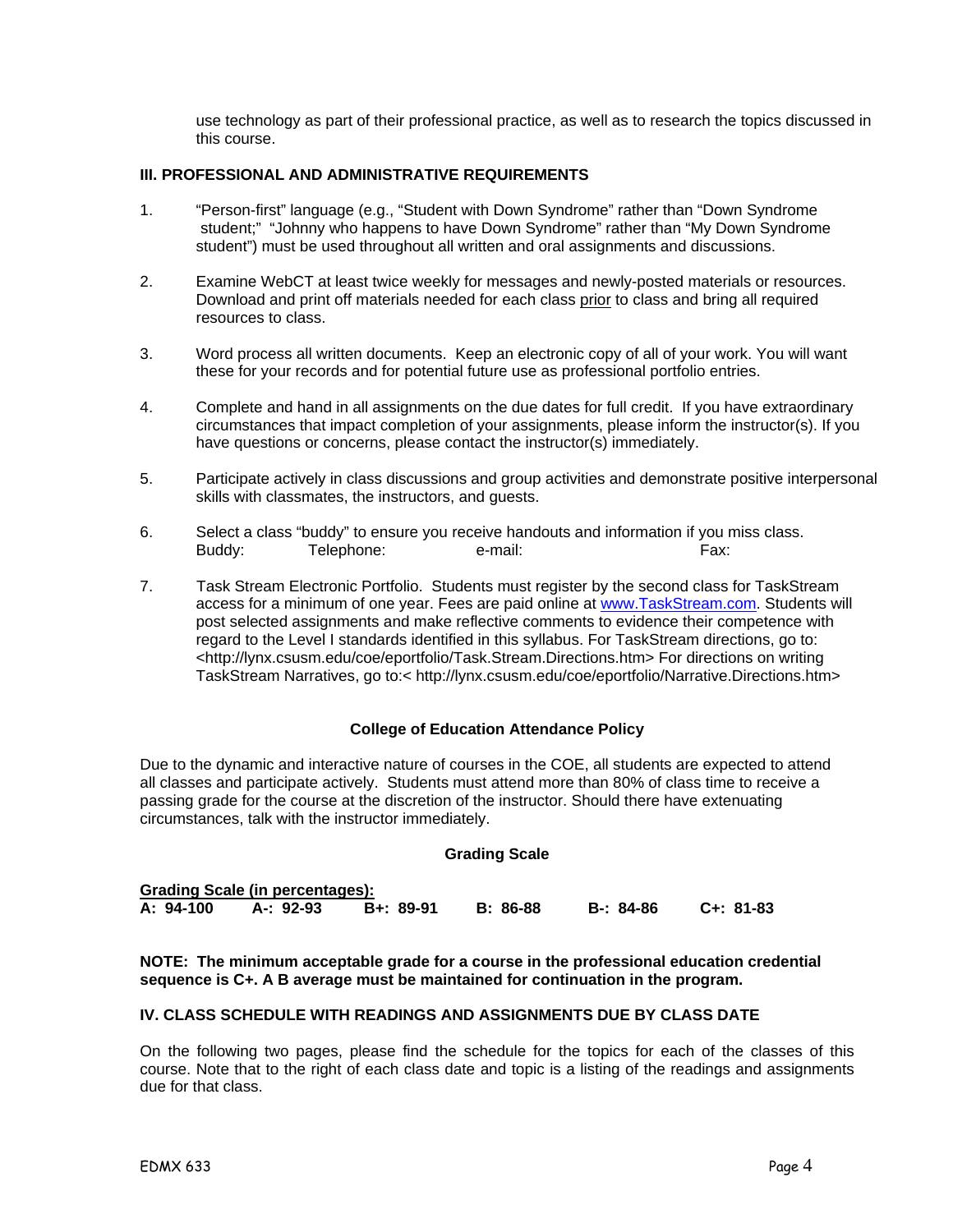| Class Date: |       | <b>TOPIC</b>                                                                                                                                         | <b>READINGS FOR TODAY</b>                                                                                                                                  | <b>ASSIGNMENTS DUE TODAY</b>                                                |
|-------------|-------|------------------------------------------------------------------------------------------------------------------------------------------------------|------------------------------------------------------------------------------------------------------------------------------------------------------------|-----------------------------------------------------------------------------|
| #1          | 08/30 | The 3 Rs: Discipline Pyramid, Circle of Courage<br>Prevention                                                                                        | <b>KKS 18</b>                                                                                                                                              | <b>Purchase Texts</b><br>Download Syllabus<br><b>Purchase Custom Reader</b> |
| #2          | 09/06 | Prevention: Rules & Quick Recovery<br>Discipline Health Interview Assignment<br>High School IDEIA Assessment Assignment<br>How to Read Kagan et al., | <b>TVN Ch. 9 &amp; KKS Ch. 8</b><br><b>Discipline Interview Materials</b><br>H.S. IDEA Materials<br>KKS 6.4 - 6.27 & 14.14 - 1426<br>(Pyramid: Prevention) | <b>Reading Reflection #1 (4 points)</b>                                     |
| #3          | 09/13 | Prevention: Class Meetings & Low-Level Interventions                                                                                                 | KKS iii- xxi & Chs. 1-3 & 7<br>(Review VT Ch. 3)<br>KKS Ch. 14.56 - 14.70<br>(Quick Recovery & Next Steps)                                                 | <b>Reading Reflection #2 (4 points)</b><br>TaskStream Sign Up               |
|             | 09/20 | FREE WEEK TO COMPLETE FIELD ASSIGNMENTS                                                                                                              |                                                                                                                                                            |                                                                             |
| #4          | 09/27 | Conflict Resolution; Oral and Written Planning<br>Social Skills Lesson Plan Development                                                              | KKS 13 (for Reflection #3)<br>KKS 14.27 - 14.34, 14.71 - 81                                                                                                | <b>Reading Reflection #3 (4 points)</b>                                     |
| #5          | 10/04 | <b>Prevention Continued: Teaching Social Skills</b>                                                                                                  | TVN pp. 201-205 & Ch. 19<br><b>KKS 20</b><br>(Long Term Supports)                                                                                          | <b>Reading Reflection #4 (4 points)</b>                                     |
| #6          | 10/11 | Self-Determination as a Concept and Practice<br><b>MAPs Assignment</b>                                                                               | TVN <sub>4</sub><br><b>MAPs Materials</b>                                                                                                                  | Discipline Health Interview (15 points)                                     |
| #7          | 10/18 | <b>Goal Structures, PIGSFace</b>                                                                                                                     | "Structuring Coop. Learning"<br>pp. 180-184<br>KKS 18.20 - 18.27 & Ch 19<br>(CGL & MI, Prevention)                                                         | Draft Social Skills Lesson Plan                                             |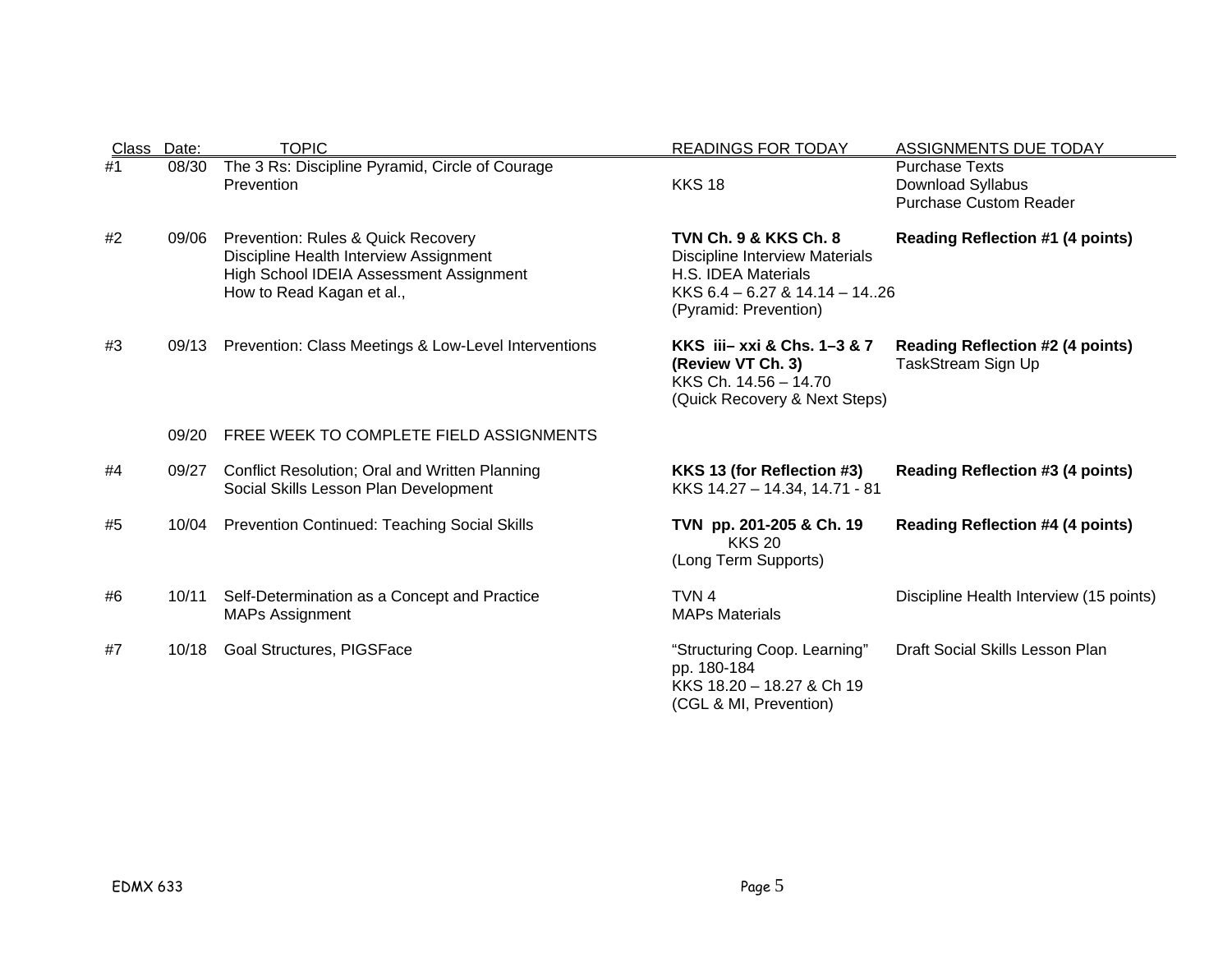|              | Class Week of: | <b>TOPIC</b>                                                                                                                                                                                                                                     | <b>READINGS FOR TODAY</b>                                                            | <b>ASSIGNMENTS DUE TODAY</b>                                                           |
|--------------|----------------|--------------------------------------------------------------------------------------------------------------------------------------------------------------------------------------------------------------------------------------------------|--------------------------------------------------------------------------------------|----------------------------------------------------------------------------------------|
| #8           | 10/25          | Experience a Lesson<br>Teacher's Role in CGL                                                                                                                                                                                                     | <b>TVN Ch. 20</b><br>Structuring Coop. Learning"<br>pp. 184 - 197                    | High School IDEA Assessment (15 points)                                                |
| #9           | 11/01          | Jigsaw of Lesson Plans<br>Lesson Plan Design                                                                                                                                                                                                     | TVN Jigsaw of Ch. 21 Lessons<br>and TVN pp. 371 - 378                                | Final Social Skills Lesson Plan (15 points)<br>Reading Reflection #5 (6 points)        |
| #10          | 11/08          | Informal Cooperative Learning Structures                                                                                                                                                                                                         | (Review for Reflection #6)                                                           | "Structuring Coop. Learning" Reading Reflection #6 (6 points)<br>Draft CGL Lesson Plan |
| #11          | 11/15          | Positive Behavior Supports - Plans that Work (Pt. 1)<br><b>Functional Assessment and "Model" Interventions</b><br>Jan Israel - Guest                                                                                                             | & additional pages on PBS in<br>custom reader;<br>KKS Chs. 10 & 11                   | <b>Screening for Understanding Reading Reflection #7 (6 points)</b>                    |
|              | 11/22          | NO CLASS - THANKSGIVING HOLIDAY WEEK                                                                                                                                                                                                             |                                                                                      | POST CGL FINAL ON WEBCT<br>(25 POINTS)                                                 |
| #12 &<br>#13 | 11/29          | Positive Behavior Supports - Plans that Work (Pt. 2)<br>Behavior Intervention Plan - In-Class Design<br>Kathy Miller - Guests<br>Note: This class is a "double" class session starting at 4 pm and ending at 8:30 pm.<br>Pizza will be provided! | <b>WebCT Class Materials</b><br>KKS Chs. 16 & 17<br>(Replacement Behavior, FBA, BIP) | Discipline Pyramid Assignment (14 points)<br>Behavior Intervention Plan (16 points)    |
| #14          | 12/6           | Student-Led IEPs (SLI)<br><b>Course Evaluation</b>                                                                                                                                                                                               | <b>NICHCY SLI Guide</b><br>TVN 18. 22, & 23 (Optional)                               | MAPS Assignment (25 points)<br>TaskStream Postings for Standards 15, 22, & 24          |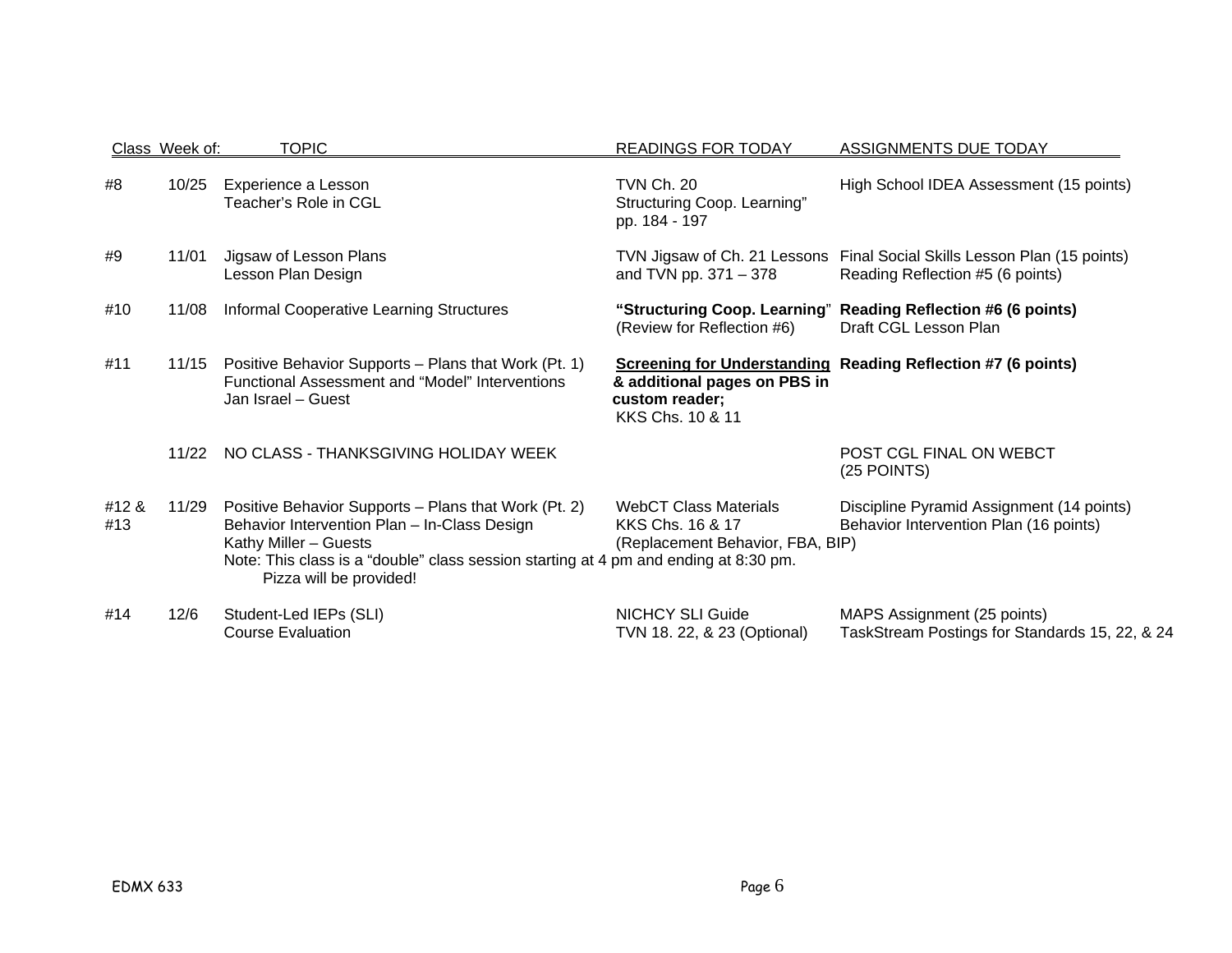# **V. WHAT BOOKS. WEB SITES AND MATERIALS DO I NEED FOR CLASS?**

| <b>Text Abbreviation</b> | Text Title, Author, and Publisher                                                                                                                                                                                         |
|--------------------------|---------------------------------------------------------------------------------------------------------------------------------------------------------------------------------------------------------------------------|
| <b>KKS</b>               | Kagan, S., Kyle, P., & Scott, S. (2004) Win-win discipline: Strategies for all<br>discipline problems. San Clemente, CA: Kagan Publishing.                                                                                |
| <b>TVN</b>               | Thousand, J., Villa, R, & Nevin (2002). Creativity and collaborative learning: The<br>practical guide to empowering students, teachers, and families. $(2^{nd}$ ed.).<br>Baltimore: Paul H. Brookes.                      |
| <b>WebCT Resources</b>   | Additional readings, manuals, lecture guides, Power Points, and case studies will<br>be posted in WebCT Resources and Class Meeting sites. Check often,<br>download, and bring to class when requested by the instructor. |
| <b>Web Sites</b>         | www.disciplinehelp.com, http://www.nichcy.org                                                                                                                                                                             |

# **VI. WHAT ARE MY ASSIGNMENTS?**

| Weekly Class Attendance and Participation           | $(42$ points) |
|-----------------------------------------------------|---------------|
| <b>Reading Reflections</b>                          | $(33$ points) |
| Social Skills Lesson Plan                           | $(15$ points) |
| Cooperative Group Lesson Plan                       | $(25$ points) |
| Discipline and Positive Behavior Support Interviews | $(15$ points) |
| High School IDEA '97 Observation and Interview      | $(15$ points) |
| Discipline Pyramid                                  | $(15$ points) |
| Positive Behavior Support Plan                      | $(16$ points) |
| <b>MAPS</b>                                         | (25 points)   |

#### **Total Maximum Points: 200 points**

**Weekly Class Attendance Participation (3 points per class X 14 classes = 42 points maximum)**  The purpose of this requirement is to ensure active participation during class sessions and opportunities to demonstrate collaborative teaming and cooperative group small group interpersonal skills. Because group activities and other active learning procedures are used to introduce and reinforce substantial amounts of material addressed in this course, regular attendance and participation is critical. If a participant needs to miss part or all of a class, the instructor must be informed in advance. Participants are responsible for requesting a makeup assignment for any absence. A student is not able to pass this class if 20% or more of the session time is missed except in rare cases of extreme hardship, with expected competence demonstrated.

# **Reflections/Lesson Applications (33 points maximum)**

The purpose of the reading reflections and lesson implementation applications is to provide participants with regular opportunities to demonstrate their understanding of critical aspects of the readings and to apply lesson plans to professional practice. Each reflection must be word processes and turned in on the date due for full credit. You also must be prepared to discuss reflections in class in order to receive full credit.

#### **Criteria for Written Products:**

- 1. The content of each assigned reading is clearly referred to and referred in the text of the reflection.
- 2. Critical higher order thinking skills that goes beyond reiteration of content
- (e.g., application, analysis, synthesis, evaluation of content) is clearly demonstrated.
- 3. Spelling, grammar, and mechanical aspects of writing are accurate.
- 4. Thoughts and writing are well organized; section headings are provided as needed.
- 5. The document is word-processed.
- 6. The document is turned in on or before the date due.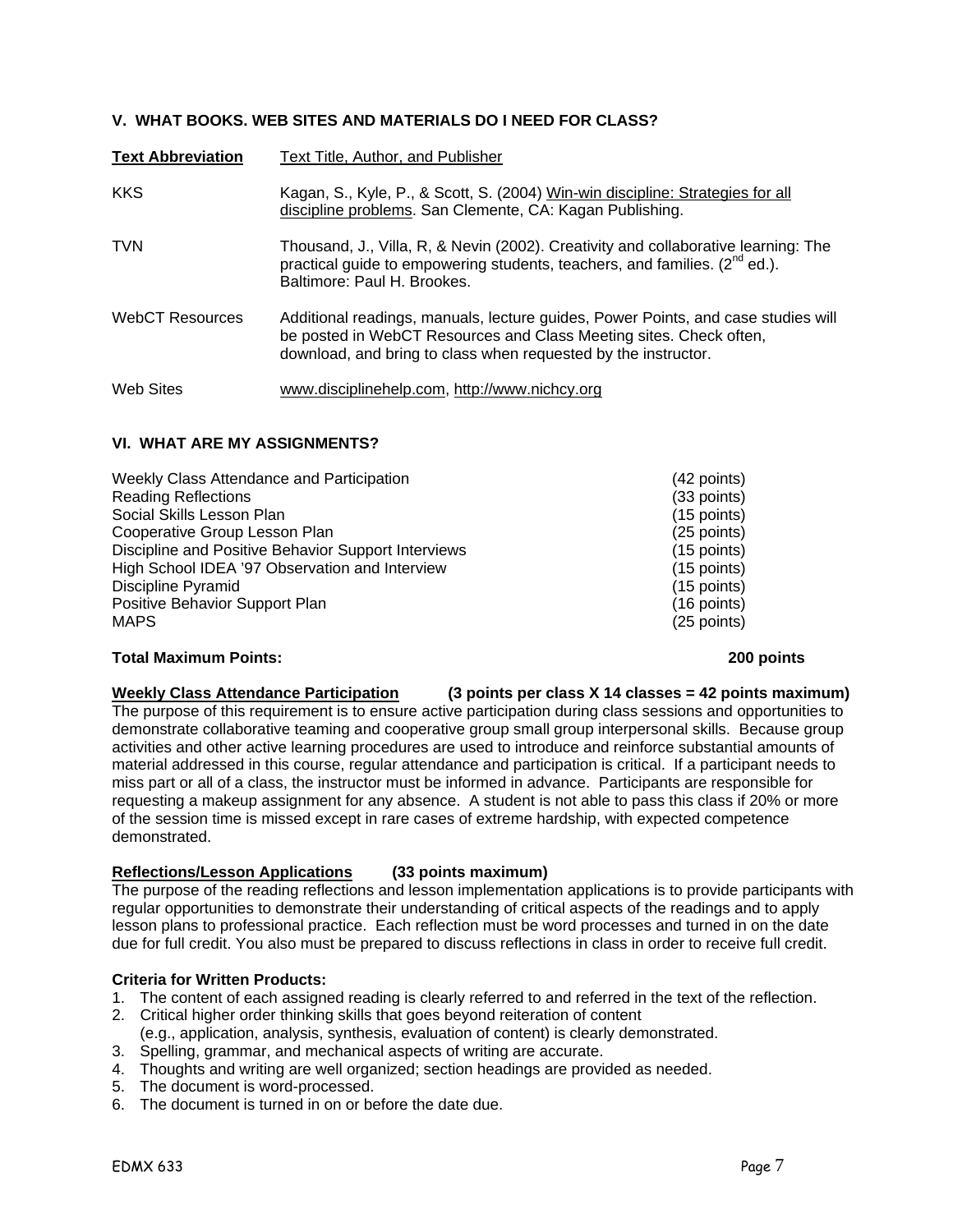#### **Reflection Prompt Questions and Due Dates**

See prompt questions for Reflections # 1 - #7 on this and the following page. See class schedule for due dates.

#### **Reading Reflections & Lesson Applications (33 points maximum)**

- Reflection #1 4 points maximum Reflection #2 4 points maximum Reflection #3 4 points maximum<br>Reflection #4 4 points maximum 4 points maximum Reflection #5 5 points maximum Reflection #6 6 points maximum
- Reflection #7 6 points maximum

# EXTRA CREDIT 3 points maximum **(3 maximum extra credit points)**

You may earn an optional 3 extra credit points by a) implementing your social skills lesson and preparing a reflection on your implementation, b) implementing your cooperative group lesson plan and preparing an implementation reflection, c) writing a reflection on any of the readings in the texts that relate to the topic of student self determination, or d) attending an approved (by instructor) professional conference and writing a reflection regarding the conference.

### **Reading Reflection #1 (4 points)**

In what ways will the strategies described in Chapter 9 of the Thousand, Villa, and Nevin (TVN) text and Chapter 8 of the Kagan, Kyle, & Scott (KKS) text assist you as a teacher of children like Mariah, Billy, or Ricardo? What approaches from Chapter 9 or 8 are most appeal to you and why? (2 - 3 pages)

### **Reading Reflection #2 (4 points)**

Read pages iii – xxi and Chapters 1, 2, 3 , & 7 of the KKS text. Create a graphic organizer (search the web for templates by goggling "graphic organizer") to help you remember the 4 types of disruptions, the 7 positions, the 3 pillars, and key 'win-win' principles. Also write a 1-paragraph summary of how the information in these chapters and pages interface with Circle of Courage.

#### **Reading Reflection #3 (4 points)**

Chapter 13 of the KKS text is a gold mine of structures and strategy for responding to the 7 positions. Note that strategies and structures are two different things. This reflection is designed to assist you in adding to your discipline pyramid (Levels #2 and #3 and #4 and maybe others) and to familiarize you with strategies and structures for each of the 7 positions. Select two strategies/structures for each of the 7 positions (for a total of 14) that absolutely must be on your Discipline Pyramid. Name the strategy/structure, indicate where on the pyramid you are placing each of the 14 and compose a brief rationale for your selection.

#### **Reading Reflection #4 (4 points)**

First read the parable on page 20.26 of the KKS text. Then carefully read Chapter 19 and pages 201 – 205 (the 2<sup>nd</sup> C: Constructive Conflict Resolution) of the TVN text AND Chapter 20 of the KKS text. Use your Multiple Intelligences to represent in any way that you wish:

a) what you learned about the development of social life skills including conflict mediation skills, and b) specific strategies you will use or life skills you will teach to develop your students' responsibility/response-ability.

# **Cooperative Group Lesson Jigsaw Reflection #5: (5 points)**

Read and be prepared to discuss the lesson on pp 371 – 378 or the TVN text. Read and prepare to teach one of the cooperative group lesson plans included in Chapter 21 in class to a team of classmates. You will use a format provided in Class Materials to prepare for your instruction. As part of this assignment you also will create a visual or a 1-page handout that represents the critical elements of the lesson. Lessons will be assigned in class.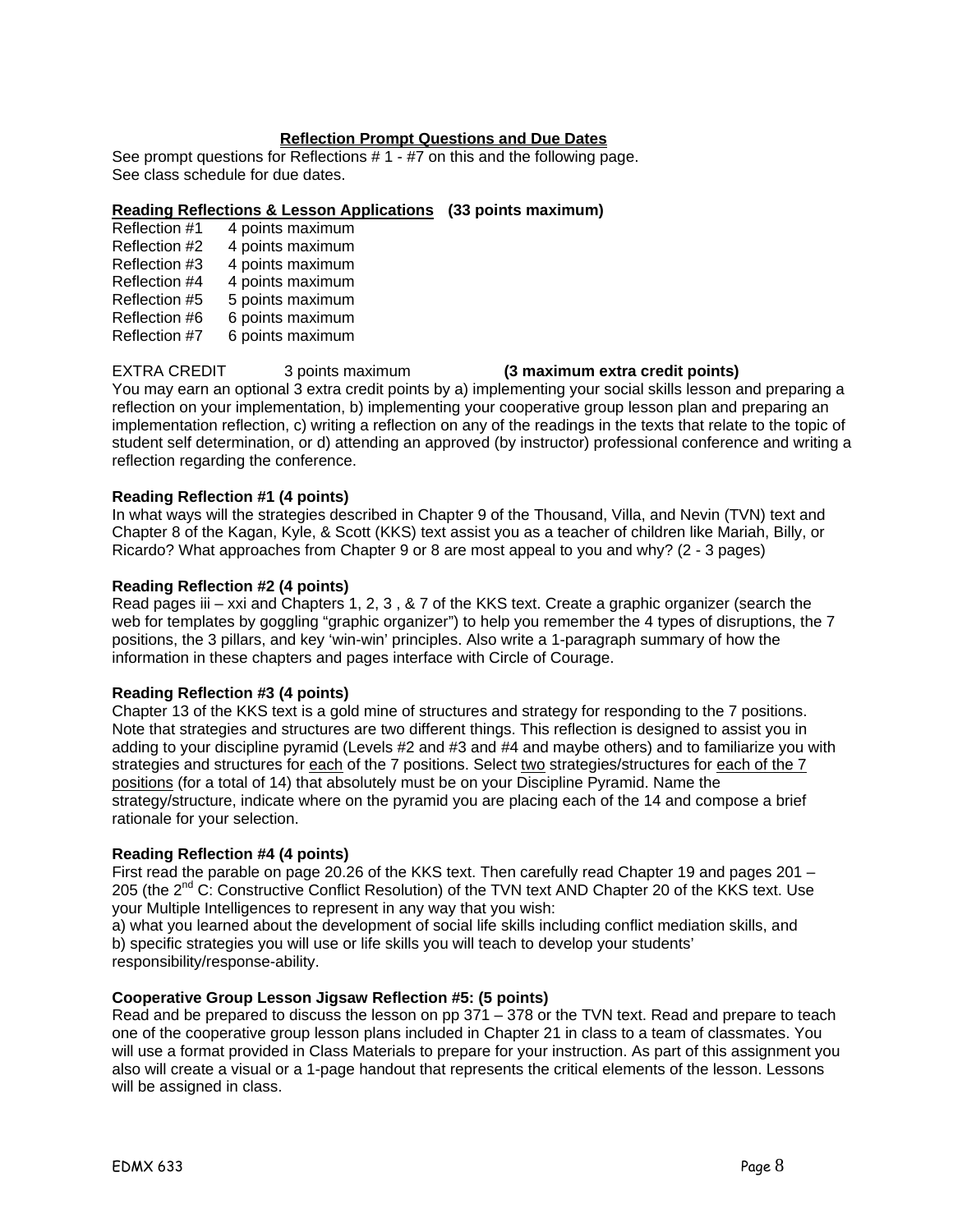# **Reading Reflection #6: (6 points)**

Based upon your reading of pp. 197-201, 212 – 218, & Chapters 20 & 21 of the TVN text, class lectures, AND the Structuring Cooperative Learning 18-decision article (by Jacqueline Thousand) a) define in your own words EACH of the five critical elements of PIGS Face (i.e., positive interdependence, individual accountability, group processing, social skills, face-to-face interaction) in an effective cooperative learning group (2.5 points)

b) provide at last two examples of ways in which you can structure that element into a lesson (2.5 points) b) describe 3 key learnings on how cooperative learning supports the education of diverse learners (1 point)

# **Reading Reflection #7: (6 points)**

Read Screening for Understanding and the other pages on positive behavior supports that appear at the end of your custom reader ("the hymnal"). Based upon all of these reading, answer the following questions.

- 1. Under what circumstances should a functional behavioral assessment be initiated?
- 2. The purpose of a functional behavioral assessment is to hypothesize the specific "communicative intent" or "perceived function" of a student's behavior. What are the various pieces of information you need to gather to accurately formulate this hypothesis? (Clue: See the planning form for your PBS assignment)
- 3.a. What is a manifestation determination?
- 3.b. What 4 thinks must an IEP team determine in a manifestation determination?
- 4.a What is a "slow trigger" versus a "fast" trigger?"
- 4.b. In what ways does knowledge of the "slow trigger" and the formulation of a "global hypothesis" help a team understand a student's behavior and formulate a plan?
- 5. In developing a positive behavior support plan, why is it important to have both specific and global hypotheses? What does each contribute to the development of an effective plan?
- 6. Given the specific and global hypothesis statements about Matt found in Figure 2 of the Screening for Understanding article, how well do the interventions in Table 3 "fit" Matt's situation? Justify your evaluation.

# **Discipline Pyramid (14 points)**

# **MUST BE POSTED ON TASKSTREAM FOR STANDARD 15**

This is your discipline with dignity "final exam.'' Given the discipline "pyramid" on page 143 of TVN, identify all of the interventions, strategies, and instructional and curricular approaches that you know and have learned about thus far for each of the six levels of the pyramid – from prevention to individualized support plans. Be sure to use your reflections, lecture notes, readings, and your own experience when construction this reflection. Feel free to be as creative as you wish in your presentation. (For example, one student created a 3-ring notebook with dividers that included details on each intervention and room for new strategies to easily be added in the future; anther student constructed a 3-D pyramid with strategies "housed" at each level.)

# **Positive Behavior Support Plan (16 points)**

# **REFLECTION MUST BE POSTED ON TASKSTREAM FOR STANDARD 24**

Using provided forms, create a positive intervention plan for one student based upon an in-class scenario. As a real life application, you are encouraged to use the processes and forms to create a plan for student in your student teaching or teaching situation. Be sure that the interventions recommended provide students "response-ability" skills and strategies and articulate how peers, teachers and staff, subject matter instruction and materials, and your own behavior will be modified to assist the student to meet his or her needs in ways considered socially acceptable in a school setting.

#### **(Note: This is an in-class assignment created as a team in the last classes of the course)**

# **MAPs Implementation (25 points)**

# **ITEMS 1 – 4 MUST BE POSTED ON TASKSTREAM FOR STANDARD 22**

The purpose of this assignment is to provide you with an opportunity to apply and refine the assessment skills discussed in this course emphasizing the importance of obtaining information from the student, family members, and friends.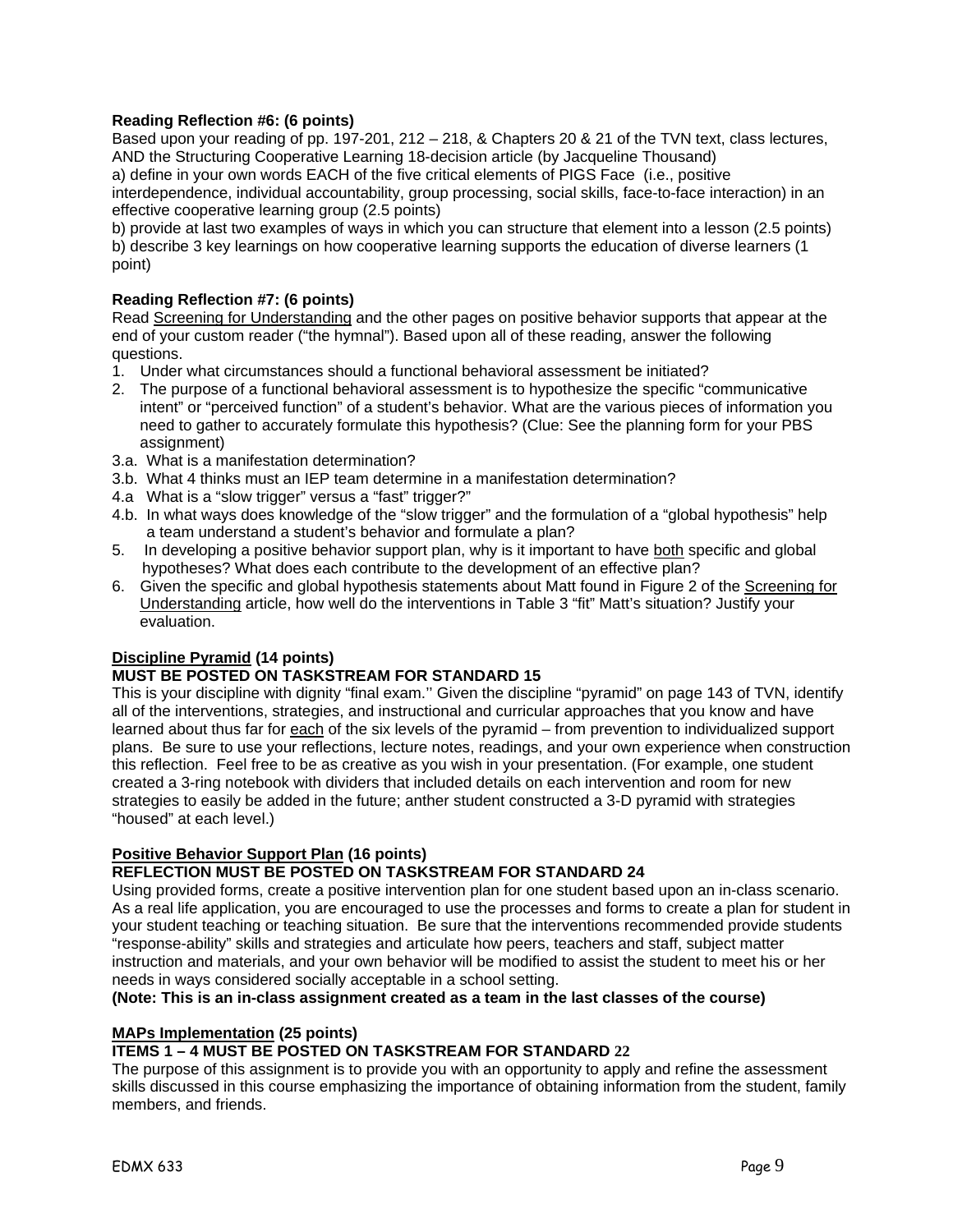Each participant develops a "MAPs" report for one focus individual. Although the ideal focus individual would be a student identified as eligible for special education, because you may not be the service coordinator for such a student, you may need to be creative and identify a person for whom the MAPs process would make a positive contribution to the person's life. If it is not possible to perform this assignment with a student you serve, solicit the participation of a friend, family member, or a youth not eligible for special education to be the focus person. Be sure to also invite as many significant others (i.e., family members, friends) as possible as well as appropriate professionals to participate in the MAPS process. The more the merrier. Your write up should be comprehensive and address at least the following components.

- 1. What was the rationale for choosing this student/person? Describe the person in terms of gender, age, strengths, and any other relevant characteristics such as educational needs or living situation. Describe the context of the MAPS process. Who was present? Where did it occur? (Note: Whenever possible, conduct the interview in the individual's home) (4 points)
- 2. For each of the steps of the process, organize and report in writing the responses to MAPS questions and any other questions you asked. Document the decision making process(es) used to identify and prioritize needs and goals. Also identify potential next steps. (7 points)
- 3. For the "Plan of Action," recommend specific areas or skills to work on based upon the outcomes of the MAPS process. Translate the outcomes of the MAPS session into 3 goals. Each goal must have at least two accompanying benchmarks as well as a "positive" baseline or present level of performance statement. At least one goal should relate to relationships, friendships, and/or social skills. At least one goal should relate to life beyond the current school context (e.g., recreational, living, or vocational life in the community, post-secondary life, transition to the next school). The remaining goal should directly relate to an important theme that emerged from the MAPS meeting. (9 points)
- 4. Write a reflection on the experience that includes your own reaction to the process, the reaction of the participants, ways in which you would "better" prepare for or conduct a MAPS session in the future, as well as any other feelings and thoughts about how to implement and promote familycentered and student-led assessment and planning approaches in IEP development and futures planning. (5 points)

# **Criteria for Evaluation:**

- 1. Completeness and organization of information requested.
- 2. Includes a title page, a section for each of the steps of the MAPS as well as the other elements of the Significant Other Inventory report described in items 1 - 4 above.
- 3. Documentation of the decision making process used to formulate IEP goals and objectives.
- 4. Depth of analysis of reaction to the process.
- 5. Sensitivity and respect for student and family.
- 6. Evidence of input and feedback from MAPS participants (e.g., photo of the MAPS posters or a written summary of the contents of each poster, direct quotes of participant reactions).
- 7. Appropriate use of standard English, grammar, spelling, mechanics, and so forth.
- 8. Word processed, paginated, double spaced with 1-inch margins.

# **Discipline and Positive Behavior Support Interview and "Health" Diagnosis (15 points)**

The purpose of this assignment is to develop participants' understanding of a) the discipline climate and practices in their school and classroom, b) the behavioral support strategies currently employed, and c) staff perceptions of discipline in the school. Using the provided Staff Questionnaire and the 4-page "Program Indicator" tool, assess the discipline and positive behavior support characteristics of your school and classroom. To do this, first make 3 copies of the Staff Questionnaire. Interview at least 3 people from your school using this instrument, but only after you have administered the instrument to yourself first. Get a copy of the school and district's discipline and behavior support policies and procedures and study them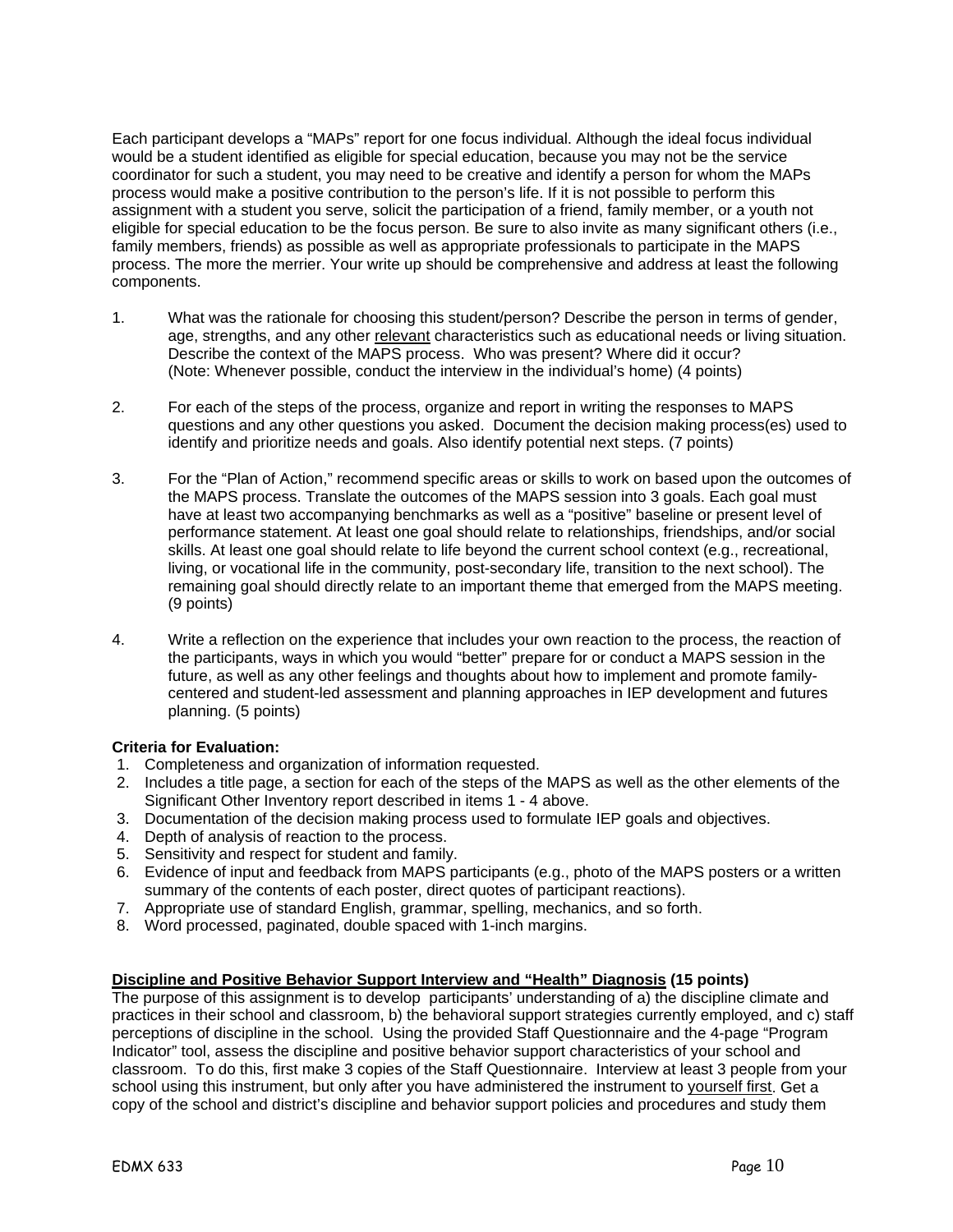carefully. Next, using the information from your 4 interviews and the policy and procedures documents, complete the four pages of the "Program Indicator" tool. If you don't feel you have adequate information to rate a particular item, ask the principal, guidance personnel, or "trusted" teachers to provide an assessment of the item. Assemble all of these materials into a packet along with a 3 to 4-page written assessment of your school's discipline and positive behavioral support "health" that is based upon your research and what you know so far about "best practices" in teaching responsibility and promoting self discipline. Be prepared to compare your findings with your classmates on the due date.

# **Social Skills Lesson Plan (15 points)**

The purpose of this assignment is to ensure that participants can design a social skills lesson that can be used as a component of a cooperative group lesson or as a "stand alone" lesson that prepares students to use a social skill in a cooperative learning context. Development of the lesson will begin in class and participants should be prepared to teach the lesson to classmates and to students whom they serve. A direct instruction lesson format provided by the instructor will be used to organize this lesson. The **draft** of this lesson will be returned for revisions. The **final draft** must include requested revisions. Three extra credit reflection points may be earned for delivering and reflecting upon the delivery of the social skills lesson.

### **Cooperative Group Lesson Plan (25 points)**

Each participant will develop a cooperative group lesson plan using the long lesson plan format in Chapter 20 of the Thousand, Villa, and Nevin text. The purpose of this exercise is for each participant to have the experience of thinking about each of the critical "teacher role" questions that must be considered when designing a formal cooperative group lesson. The **draft** of this lesson will be returned for revisions. The **final draft** must include requested revisions. Three extra credit reflection points may be earned for delivering and reflecting upon the delivery of the cooperative group lesson.

### **High School Special Education: Implications of IDEA and More (15 points)**

Many cohort members will not have a special education field placement in a high school setting. Nevertheless, we want to make sure that you witness the unique aspects and challenges of supporting high school-aged youth with identified special education needs. Every elementary and middle school student eventually transition into these high schools. What happens to them when they get there? Find out through this field placement experience, which will be totally self-directed.

The minimum requirements are that you spend the equivalent of at least one full school day in one or more high schools in your home community, a community in which you have done a field placement, or any other community in which you have a legitimate reason to visit. Shadow one or more special education staff members, interview students and staff, attend after-school events, and observe classes which students attend.

The appropriate protocol for setting up observations is to contact the school principal and/or special education department chair, introduce yourself and describe the purposes of the visitation, indicate that an entire day-long visitation would be preferred, but a shorter visit would be perfectly fine. If you can visit the same site on two or more days, it would be a great advantage to you, as you will get more than a one-time snapshot view. Visitations to multiple sites also have distinct advantages, as you can see how different campuses approach the same issues and how different or alike the schools are in providing special education services.

This is your educational experience, so please set it up in a way that it meets your needs in the best way possible for you! Those of you who have high school special education placement should spend time in a middle-level or elementary-level special education setting, in order to get a feel for the differences that exist in service delivery for children who are younger in age. Use the same IDEA questions that apply to younger children. Also, be sure that you can answer all of the IDEA High School questions for the high school site in which you were placed.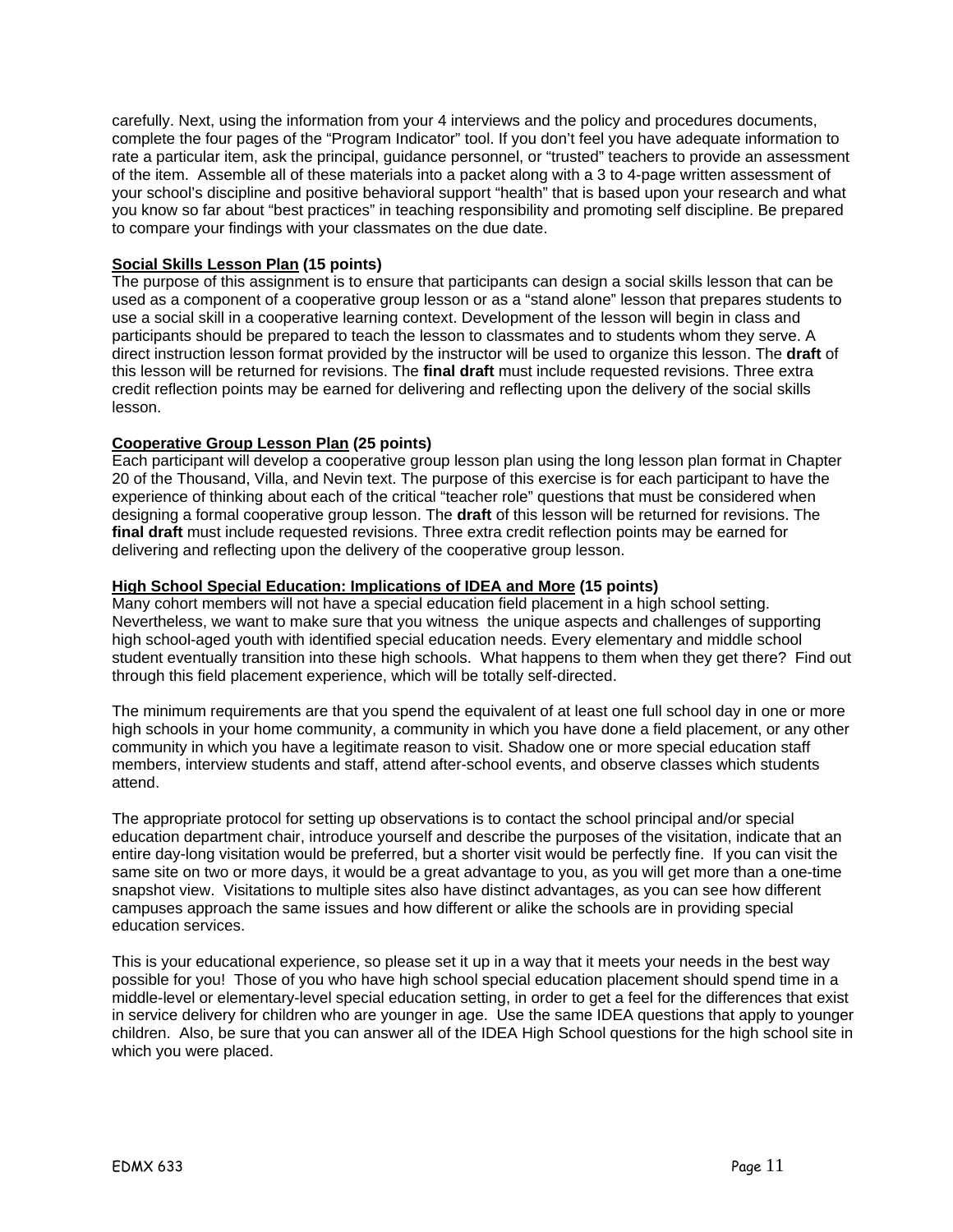You will not be observing a particular student, so you will not need specific permission for observations. Remember, however, in all of your note taking and in any written products describing your high school experiences, you are to maintain confidentiality and never refer to a student by name.

If you wish to visit a high school with a partner, please do, as long as it meets the approval of the special education personnel who are hosting your visit. Crowds tend to draw attention away from instruction, so visitation groups larger than two or three are discouraged. You are a guest, so at all times behave in your most professional and courteous manner. Reserve any verbal critiques or judgments for written reflections and our class debriefing session.

What shall you look for and what shall you ask? The following questions directly relate to the changes that IDEA '97 and IDEIA 2004 created in the roles of educators, students, and teachers. Schools continue to improve their ways of addressing these changes, so this is a great time to talk with school personnel about these issues. You are to ask questions, observe, and otherwise "fact find" in order to get responses to the IDEIA High School questions that are as comprehensive and complete as possible. You are free to ask any of your own questions. Keep your eyes open, as well; what you see may or may not "match" what you are told.

Your write up of the high school experiences has two components. The first component is a summary of your findings regarding all nine of the IDEIA High School questions. Each of the nine responses should be no less than 1/2 page in length. The second component of 1 to 2 pages requires you to analyze the high school and the practices examined by the nine questions in terms of the following:

- **STRENGHTS**
- CONCERNS
- QUESTIONS YOU STILL HAVE
- RECOMMENDATIONS FOR IMPROVEMENT

Please submit the time sheet with signatures from the hosts with your write up.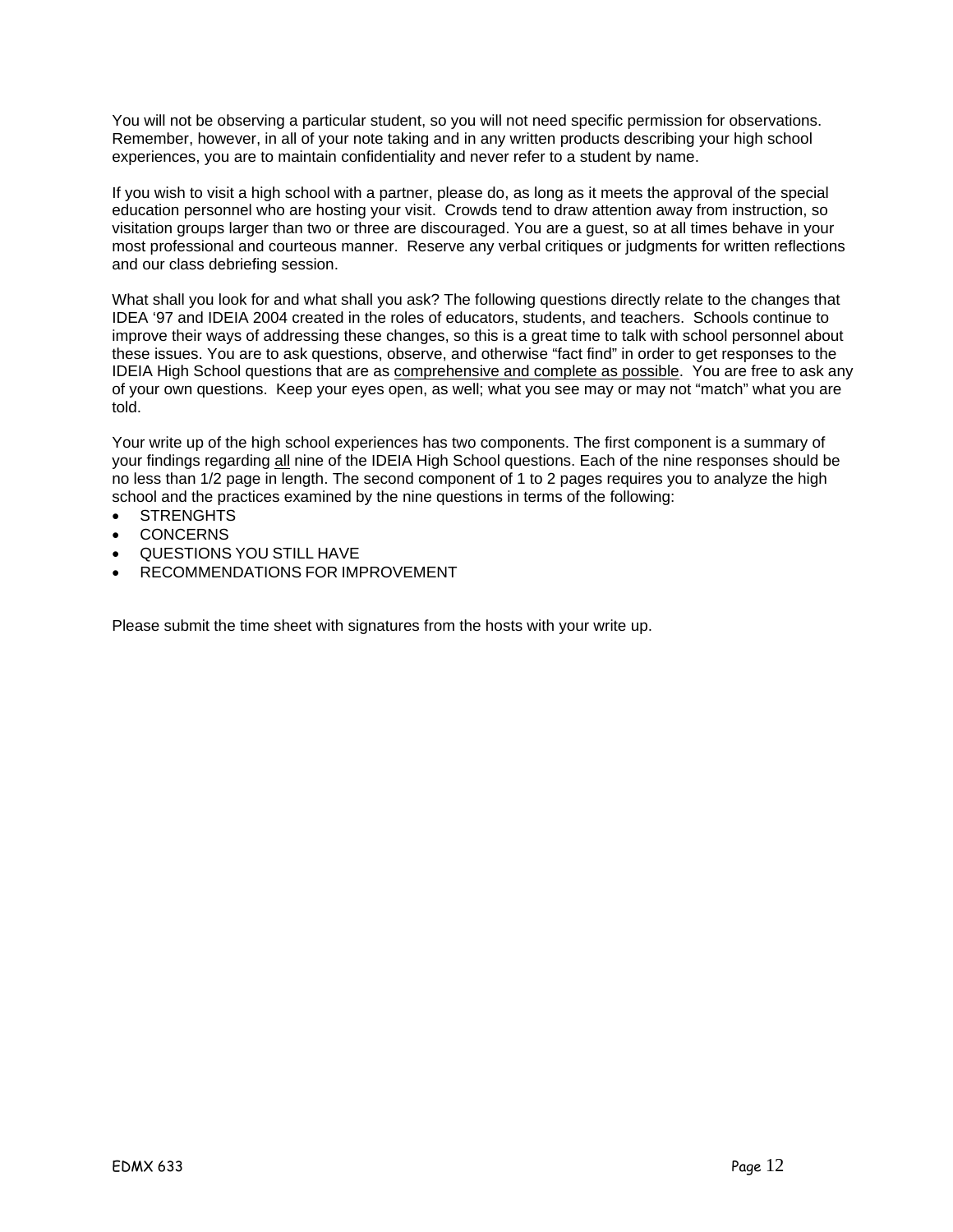

**COLLET STATE UNIVERSITY**<br>SAN MARCOS *College of Education* 

#### HIGH SCHOOL EXPERIENCE FIELDWORK TIME SHEET

Since you will receive credentials as a K – 12 special education professional, a critical part of your special education fieldwork involves spending a significant amount of time with learners across the grades,  $K -$ 12. In this field experience, you are to complete the equivalent of one full day in one or more high school settings. Attached you will find a letter of introduction which you should take with you to the school or the schools you visit. Phone the coordinator of special education services for the building (who may be the principal, assistant principal, a special education department chair, or a school-based coordinator) to make specific arrangements for the visitations. It is a "best practice" to meet your host teacher(s) face-toface in advance to arrange a schedule. This, of course, may not be possible, due to time constrains. Be sure to have the host teacher(s) sign this time sheet for each time block that you are involved in school activities. Turn in this time sheet along with your written responses for this assignment.

|      |                 |                                       |                              | Site Special Education Coordinator __________                                                                   |                   |  |
|------|-----------------|---------------------------------------|------------------------------|-----------------------------------------------------------------------------------------------------------------|-------------------|--|
|      |                 | Host Teacher ________________________ |                              |                                                                                                                 |                   |  |
| Date | Arrival<br>Time | Departure<br>Time                     | <b>Total Time</b><br>at Site | <b>Activities Observed</b>                                                                                      | Host<br>Signature |  |
|      |                 |                                       |                              |                                                                                                                 |                   |  |
|      |                 |                                       |                              |                                                                                                                 |                   |  |
|      |                 |                                       |                              | the contract of the contract of the contract of the contract of the contract of the contract of the contract of |                   |  |
|      |                 |                                       |                              | <u> 1989 - Johann Harrison, fransk politik (f. 1908)</u>                                                        |                   |  |
|      |                 |                                       |                              |                                                                                                                 |                   |  |
|      |                 |                                       |                              |                                                                                                                 |                   |  |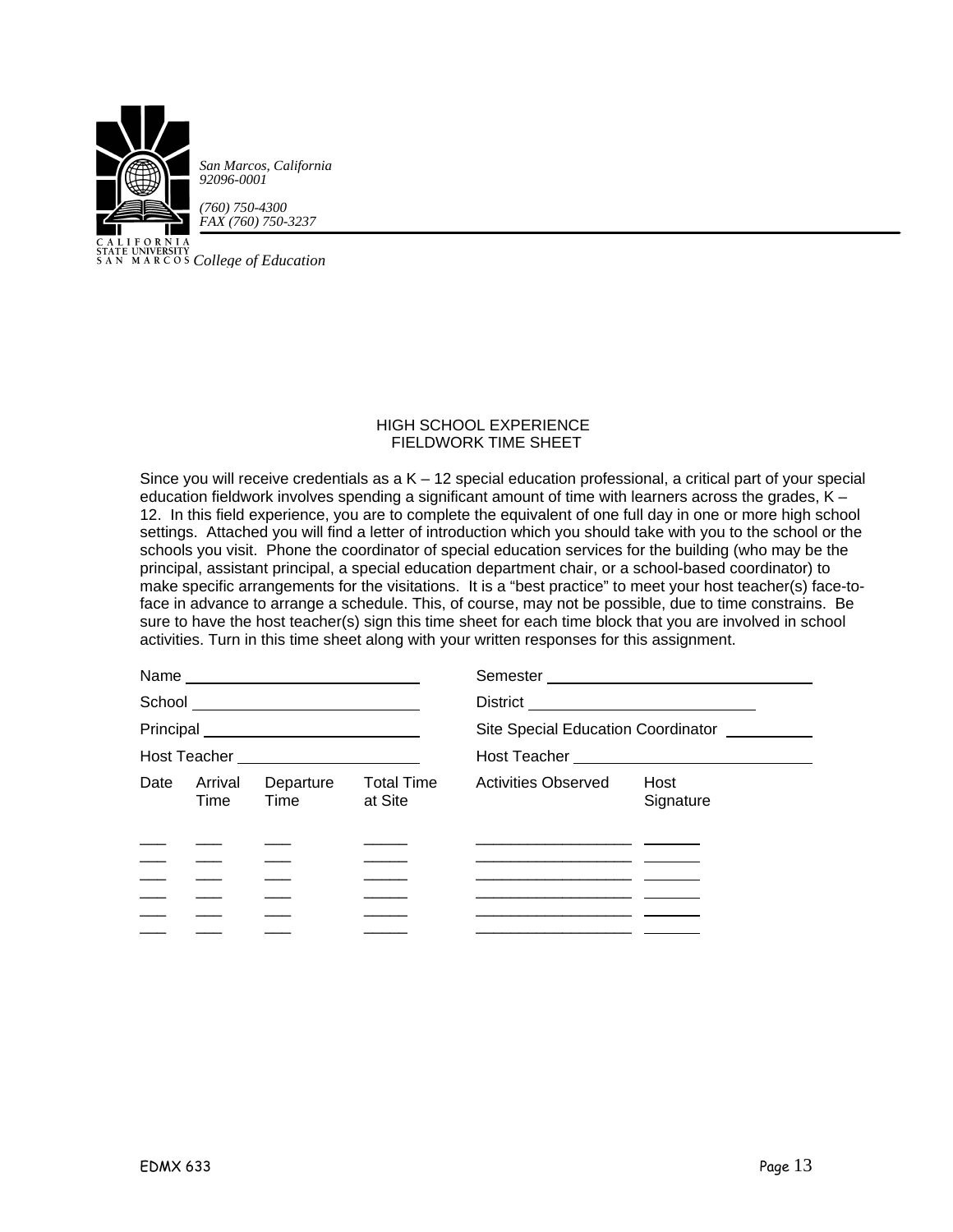

CALIFUNING<br>STATE UNIVERSITY<br>SAN MARCOS *College of Education* 

September 1, 2006

Dear Principal and Special Education Staff,

An important special education field experience for all California State University San Marcos Mild/Moderate and Moderate/Severe special education teacher candidates is to spend a significant time in a variety of special education settings. Since special education service delivery at the high school level can be significantly different from service delivery in elementary settings, it is critical that credential candidates have a chance to a) talk with and shadow high school special educators, b) observe in general education classrooms in which students with disabilities are supported, c) observe and interact with students with a wide range of disabilities, and d) learn about the policies and procedures for transition planning.

It would be greatly appreciated if one or more of our credential candidates could spend approximately 8 hours under the guidance of one or more of your special education faculty engaged in the activities described above. Candidates might spend an entire on campus – during, before, and/or after school hours; or observations could be spread across several days.

The CSUSM credential program faculty hope that your faculty, staff, and students find this an interesting and valuable experience. As program coordinator, I also wish to thank you for your support of the professional development of the future educators enrolled in CSUSM's credential programs. If you have any questions or concern, please feel free to e-mail me (jthousan@csusm.edu).

Respectfully requested,

Dr. Jacqueline Thousand, Professor Special Education Credential and Graduate Programs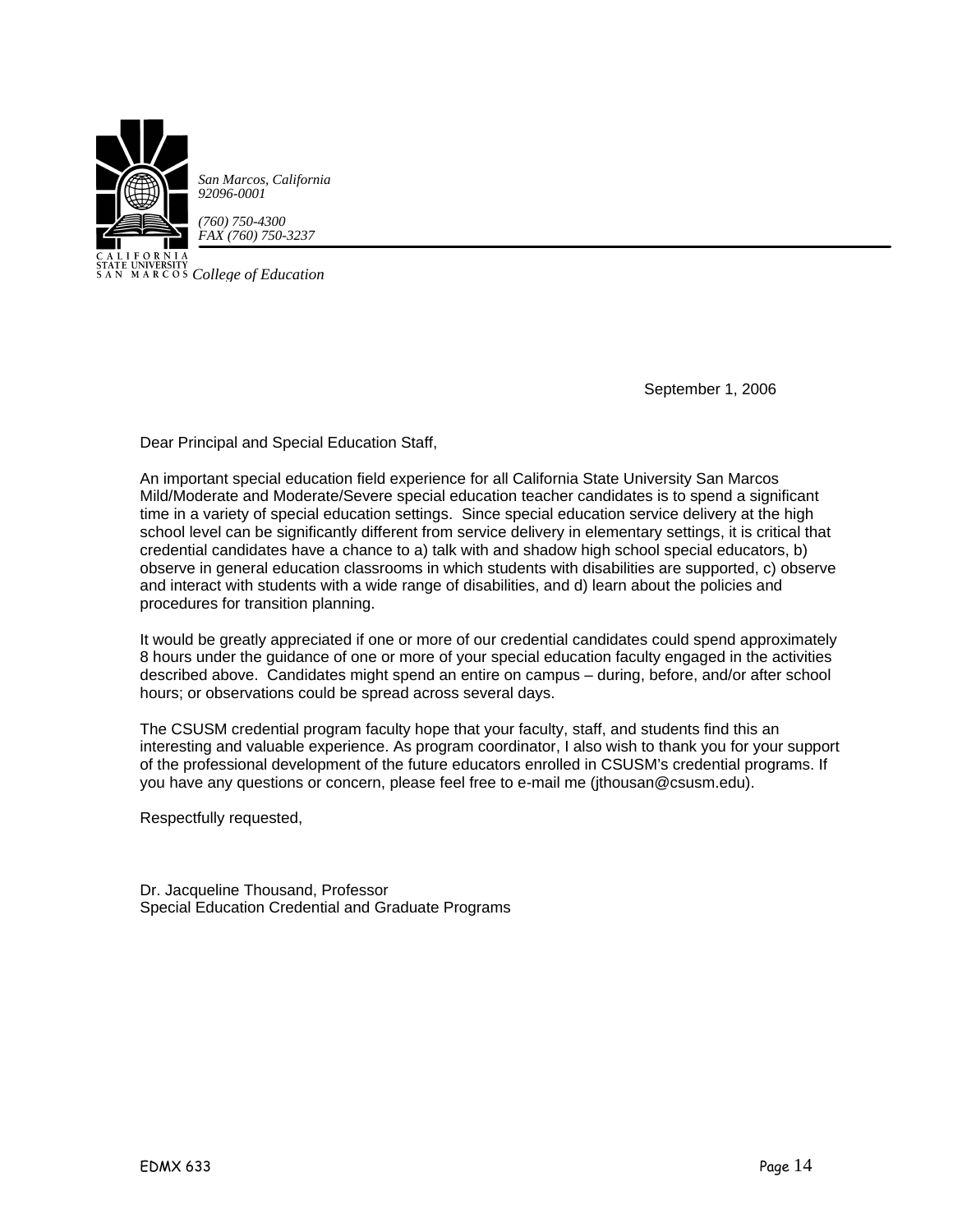# **IDEIA 'High School Questions**

- I. What are characteristics of an "exemplary" high school special educator? What are the most fulfilling aspects of working as a high school special educator? What are the greatest challenges in working as a high school special educator?
- II. In what ways do special education faculty encourage and support student participation on IEP teams? To what extent are the questions posed in the MAPs process employed to gather data in the IEP process? To what extent do students direct and lead their own IEP meetings? How are students taught and coached to direct their own IEPs?
- III. In what ways do special education faculty encourage and support parent participation on IEP teams?
- IV. In what ways have arrangements been made for classroom teachers to actively participate as members of the IEP team?
- V. In what ways do you ensure that there is regular communication with classroom teachers to coordinate curriculum and instruction personnel?
- VI. In what ways are the required transition activities carried out for students by age 16? What are examples of transition goals? Provide as much detail as possible about these transition activities.
- VII. In what ways are students informed of their age of majority rights before they turn 18? Describe the process in as much detail as possible.
- VIII. In what ways are students included in high stakes district and statewide assessments, such as the STAR testing? What are the most common accommodations provided for students?
- IX. How do you determine when the alternate assessment the California Alternative Performance Assessment (CAPA) - will be used with students with severe disabilities who are not included in the district CAT6 assessment? What other alternate assessment approaches are used to provide meaningful information about student progress? Note #1: Find out as much information about it as you can through this question and the Calif. Dept. of Education website. Note #2: If the teacher you are interviewing cannot answer this question thoroughly, interview someone who works with students with severe disabilities and who can answer this question.. This question MUST be answered with depth.

#### **Special Notes:**

For questions II - IX, also ask, "What would help to make this practice work even better?" Include the interviewee's responses as part of your answers to these questions.

#### **Be sure to spend talking with (and shadowing) as many students as you can.**